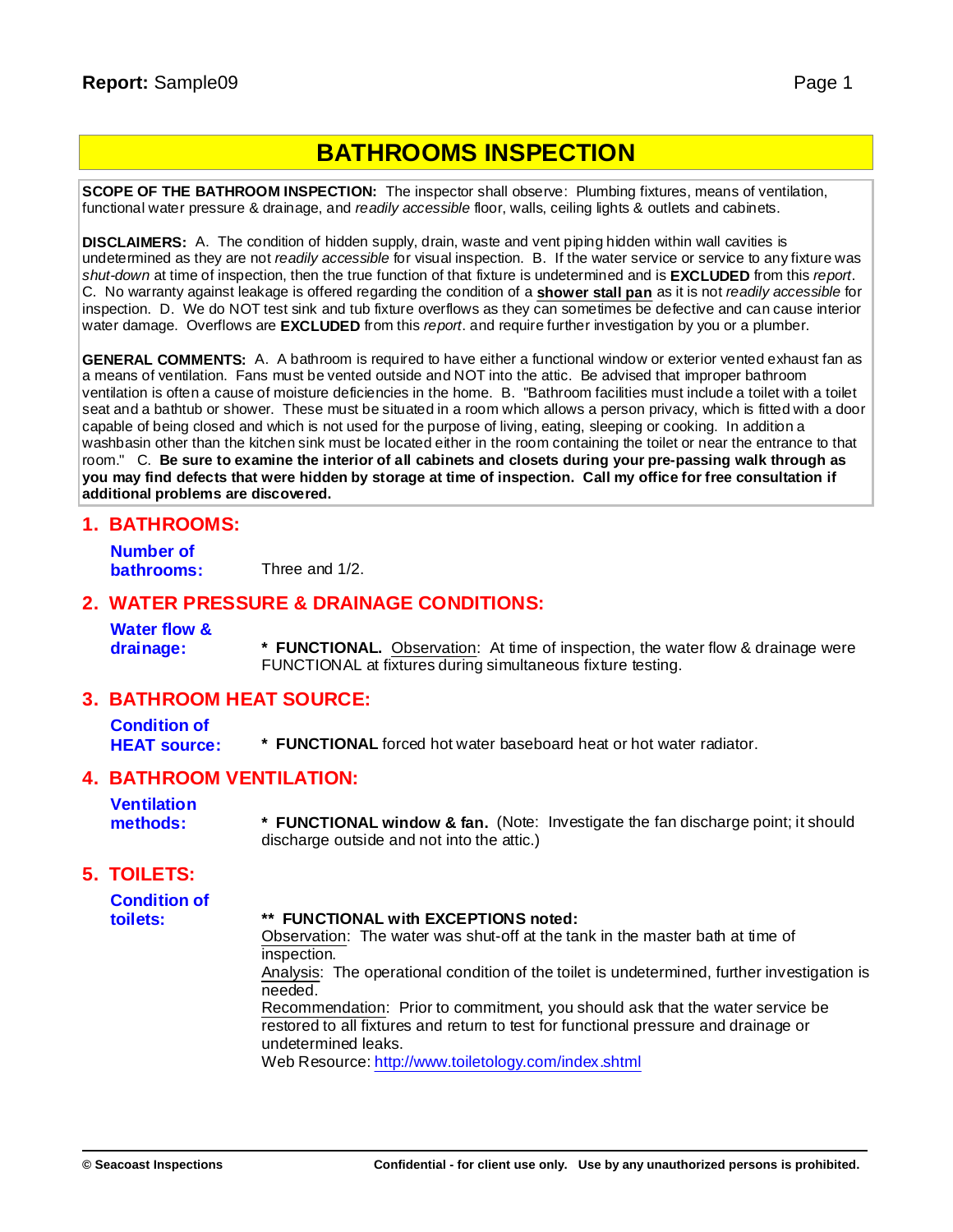#### **6. SINKS:**

# **Condition sinks-**

**faucets: \* FUNCTIONAL** bathroom sinks, faucets, pressure, drainage & hot water where *readily accessible*. (Note: The inspector could not fully examine the interior of the sink base cabinet(s) do to stored goods. All sink base cabinet interiors should be reexamined during the pre-passing walk through inspection, after the owner has moved.)

#### **7. TUBS & SHOWERS:**

# **Condition tubs-**

**showers: \* FUNCTIONAL.** No visible problems observed where *readily accessible.* The tub / shower fixtures were **FUNCTIONAL** with adequate water pressure & drainage at time of inspection.

> Observation: The caulking at the tub / wall / floor intersections is worn or eroded. Analysis: Gaps could allow leakage & interior water damage. Repair is needed. Recommendation: Caulk tub / floor joint, tub / wall joint and faucet spout & handle as general maintenance.

# **8. CABINETS & CLOSETS:**

**Condition**

**cabinets-closets: \* FUNCTIONAL.** No visible problems observed where *readily accessible*. (Note: Sink base cabinets & closets containing stored goods were not fully accessible for inspection - hidden problems could exist. You would be wise to re-examine all such area during the pre-passing walk-through inspection after the owner has moved out.)

# **9. LIGHTS & ELECTRICAL OUTLETS:**

**Condition lightsoutlets: \* FUNCTIONAL** electrical outlets with GFCI shock protection & functional light fixtures.

# **10. WALLS, FLOOR, CEILING:**

| <b>Condition walls-</b> |                                                                                                                                                                                                                                      |
|-------------------------|--------------------------------------------------------------------------------------------------------------------------------------------------------------------------------------------------------------------------------------|
| floors-ceiling:         | ** FUNCTIONAL with exceptions:                                                                                                                                                                                                       |
|                         | Observation: The grout between ceramic tiles at the bathroom floor &/or wall has<br>eroded.                                                                                                                                          |
|                         | Analysis: Grout erosion represents normal wear & tear; maintenance repair is needed.<br>Be advised that further grout erosion may allow water to loosen tiles or cause more<br>serious moisture damage to floors, walls or ceilings. |
|                         | Recommendation: Re-grout the ceramic tile where needed and apply a silicone liquid<br>sealant.                                                                                                                                       |
|                         | Web Resource: http://www.floorstransformed.com/tilecare.html                                                                                                                                                                         |
|                         | Observation: The caulking around the bathtub / shower walls has gaps or areas of<br>erosion.                                                                                                                                         |
|                         | Analysis: Joints of this nature require annual inspection and maintenance when<br>needed. Be advised that a failure to waterproof such joints may allow water infiltration,<br>decay or ceiling problems below.                      |
|                         | Recommendation: Restore caulking where needed.                                                                                                                                                                                       |